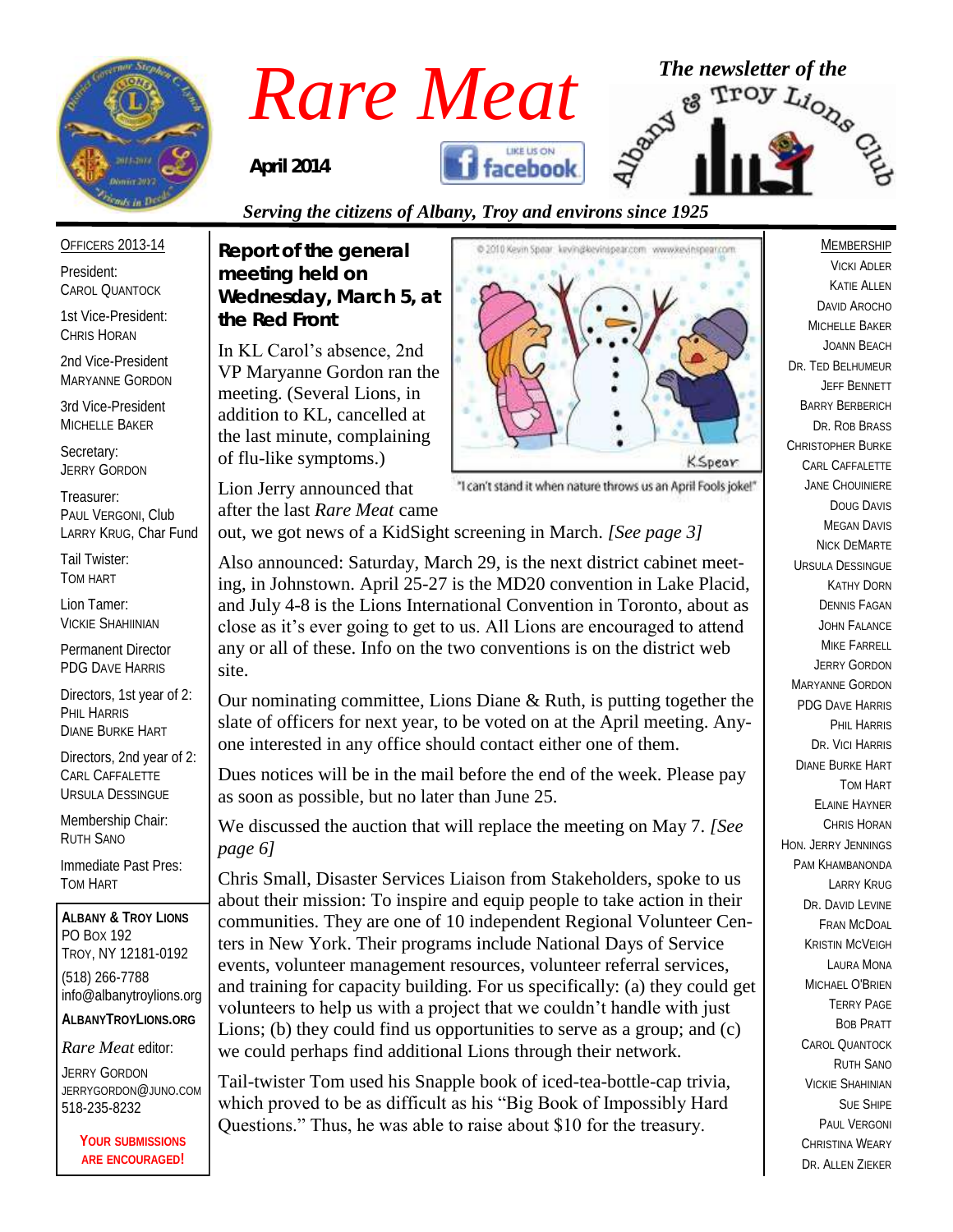*Report of the board meetings held on Wednesday, March 19, at the Route 7 Diner* 

Lion Jerry reported the results of the March 4 blood drive. *[See page 3]*

KL Carol reported on the zone meeting that was held on March 15; A&T attendees were Lions Carol, Laura and Jerry. The zone project will help NABA, and has two parts: (1) Have dinner at the Century House *[See page for 4 details]*. (2) Donate used cell phones (with batteries) to NABA, who will refurbish them for sale, sell them for scrap or use them for parts. As a zone project, this will end on June 30, but it is an ongoing program for NABA. It's probably better for us to participate in this, rather than just sending our used phones to Texas for money, which is what we've been doing. Lion Jerry will get together with Lion Michele O'Hare from NABA for more details.

We reviewed the slate of officers to be voted on at the next general meeting. We clarified that the nominating committee should be the Immediate Past President and preceding Past Pres, so next year it will be Lions Tom and Diane. *[See page 3]*

Because of our membership growth last year, Lions Clubs International sent us a nice banner patch, plus a commemorative pin for IPP Lion Tom. And for sponsoring a new member this year, KL Carol got a nice pin from LCI.

NABA is holding a Volunteer Recognition Breakfast from 9-10:30 AM on Thursday, April 24. All Lions who have worked on NABA projects like KidSight or the Low-Vision tech Fair are welcome. It will be held at the Albany Airport Observation Level 3. RSVP by 4/18 to Lion Jerry.

Sunday, May 4, is the annual membership meeting of the Sight Society/Lions Eye Bank with cocktails at noon and luncheon at 1 PM. Menu choices are Chicken Teriyaki, Sirloin Steak Sandwich or Grilled Salmon. It's at the Desmond, and it's \$25/person. If you're interested, contact Lion Joann Beach at 489-7606 or jbeach@lionseyebankalbany.org.

Lion Maryanne reported that since Jan 1, we have provided eyeglasses to 3 adults and 1 child from Albany County and 2 children from Rensselaer County.

Lion Jerry announced receipt of a \$150 seal-campaign donation, bringing total income to \$873. This is the first time since 2006 that income is below \$1000.

We received an application from a 25-yr-old man with pigmentary glaucoma. He has to pay \$1500/year out of pocket for his medical expenses before his insurance kicks in, and he's looking for some financial assistance. We voted to give him \$100.

For quite a few years, we have been presenting a Klingaman Citizenship Award of \$100 to graduating seniors from 14 high schools in our area. (The award is named after Lion Dave Klingaman, who died in 2005. The many donations that we received in his memory funded the initial awards.) Lion Paul raised the question of whether our current practice is the best way for us to spend \$1400/year. We discussed various ways of presenting fewer but larger stipends. We decided to continue what we have been doing for this year, and we appointed a committee comprising Lions Paul, Tom, Diane and Fran to consider the question and report back to the board with some other ideas.

We received thank-you notes from Vanderheyden for the gifts we provided last December, and from LCIF for our donation

Lion Sue Shipe is the founder and executive director of the International Institute for Human Empowerment. She spoke to us about getting involved with the "Celebrate Diversity!" program that she has developed for children and teens. There are quite a few ideas in the 125-page booklet she wrote, and we need some Lions to volunteer to work with her on coming up with a program that we can get involved in. If you have any interest in this, please contact Lion Sue (sshipe@nycap.rr.com or 377-6497) or KL Carol (cquantoc@nycap.rr.com or 664-3901).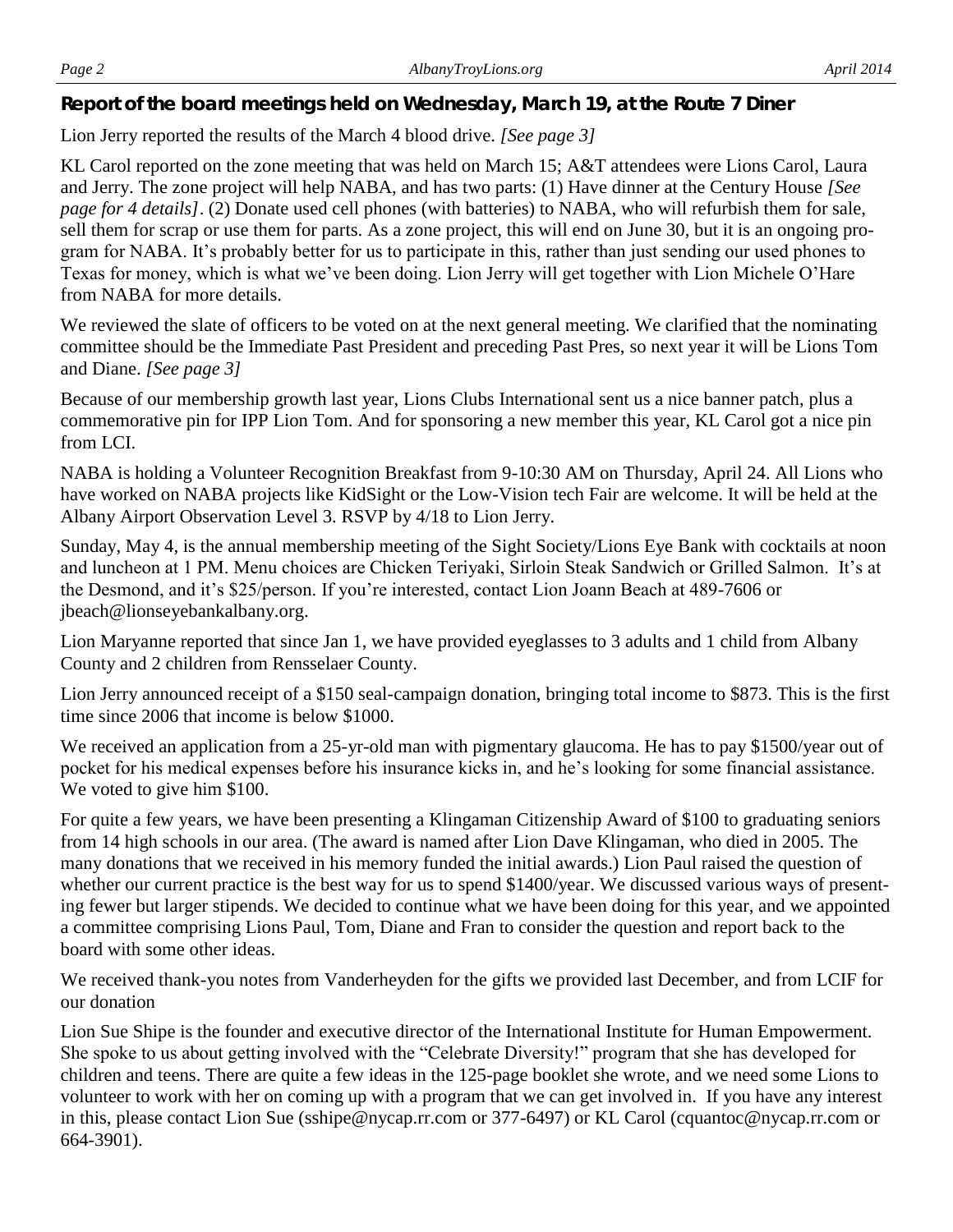## BRING A POTENTIAL MEMBER TO A MEET

#### *Our next meeting ...*

Our next meeting will be on the **Wednesday, April 2** at 6 PM at the Red Front. Our speaker will be ophthalmologist Lion Dr Allen Zieker. It's also time to vote for next year's officers.

#### *Election time ...*

Here is the slate of candidates that your nominating committee has proposed for the next Lions year of July 1, 2014 - June 30, 2015 . Voting will be at the April 2 meeting.

| President                      | Carol Quantock  | Director, 1 <sup>st</sup> of 2 years | Maryanne Gordon        |  |
|--------------------------------|-----------------|--------------------------------------|------------------------|--|
| 1 <sup>st</sup> Vice President | Chris Horan     | Director, 1st of 2 years             | Mike O'Brien           |  |
| 2 <sup>nd</sup> Vice President | Laura Mona      | Director, 2 <sup>nd</sup> of 2 years | Phil Harris            |  |
| 3rd Vice President             | Michelle Baker  | Director, 2 <sup>nd</sup> of 2 years | Diane Burke Hart       |  |
| Secretary                      | Jerry Gordon    | Permanent Director                   | <b>PDG Dave Harris</b> |  |
| Treasurer (Club)               | Paul Vergoni    | Membership Chairman                  | Ruth Sano              |  |
| Treasurer (Char Fund)          | Larry Krug      | * Membership Vice-chair              | <b>TBA</b>             |  |
| Lion Tamer                     | Vicki Shahinian | * Membership committee               | <b>TBA</b>             |  |
| <b>Tail Twister</b>            | Tom Hart        | Immediate Past Pres                  | Tom Hart               |  |

\* Not a voting member of the Board of Directors

#### *Bunnies*

**Lion Michelle Baker** is chairing our Bunny Committee. If you want some chocolate bunnies, contact her at [michelle.baker@suny.edu](mailto:michelle.baker@suny.edu) or H: 281-8865 or W: 320-1164. They're \$5 each, and four flavors are available: solid milk chocolate (6.2 oz), white chocolate (6.2 oz), dark chocolate (3.5 oz) and no-sugar-added milk chocolate (3.5 oz). Each sale helps the Lions Eye Institute.



#### *Blood drive*

We sponsored a blood drive at the Hilton Garden In on Hoosick Street on March 4. Thanks to Lion Carl for donating, and to workers Lions Carl, Fran, Diane, Tom, Maryanne, Jerry and scheduler KL Carol. The Red Cross collected 18 donations, including 3 first-timers, enough to help 54 people.

#### *KidSight*

Lion Paul helped with a screening on March 11 at the New Scotland School in Albany. They screened 65 kids and flagged 1 as needing follow-up by an ophthalmologist. There are no screenings within our territory during April, but there are two nearby ones that Kathryn could use help with:

Tuesday, April 22, 9:30 AM - Bethlehem Child Care, Glenmont Monday, April 28, 9:30 AM - Schenectady Jewish Community Center, 2565 Balltown Rd., Schenectady

If you can do one or both, please contact Lion Jerry at jerrygordon@juno.com or 235-8232.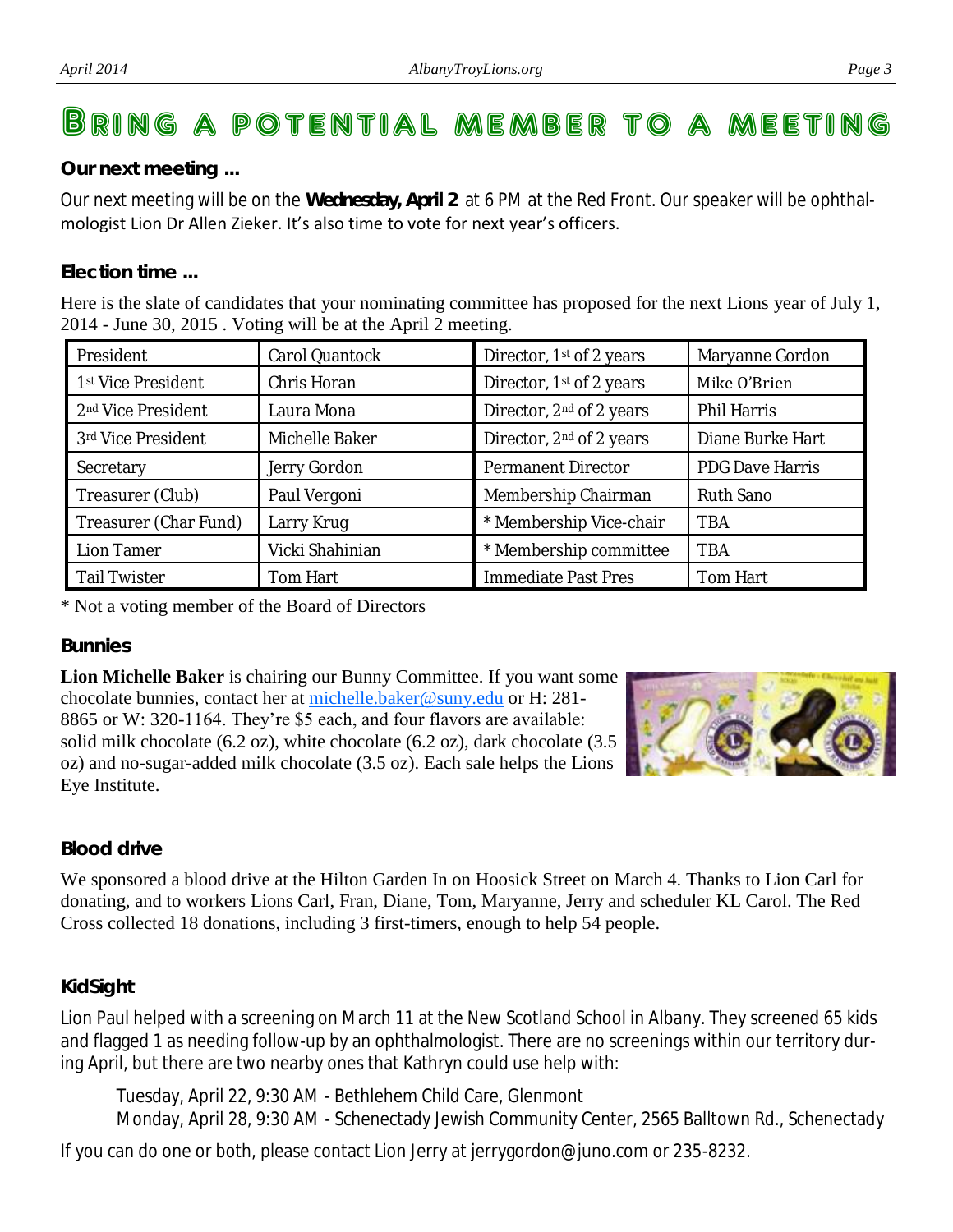

#### *Zone Project*

Part 1 of our zone project is very simple: Go to the Century House for dinner on Wednesday, April 9, between 5-9 PM and tell your waitress you're with the Lions. 10% of the tab will go to NABA, and for each meal ordered, a meal will be donated to the Regional Food Bank. Even non-Lions can partake of this deal, so bring your friends and family. (The Century House is at 997 New Loudon Rd (Route 9) in Latham, about 1.7 miles north of the Latham Circle. Call 785-0834 for reservations.)

#### *Something we can sink our teeth into ...*

"I am a Lion from the Melville Lions Club in MD-20S. I am also a Dentist and an active member of organized Dentistry. Across the country, Non-Governmental Organizations and State Dental Associations have been organizing free dental care clinics for those in need.

"This year the New York State Dental Foundation, in conjunction with the America's Dentists Care Foundation, is organizing a "Mission of Mercy" event at Hudson Valley Community College's Edward F. McDonough [Sports Complex](https://www.hvcc.edu/campusmap/campus_map.html) on June 13 and 14, 2014. We are expecting to treat over a 1,000 patients in those 2 days.

"We need volunteers to fill many positions including, but not limited to, setup and breakdown of the clinic, administrative, computer, supply, sterilization, escort and security.

"Across the country at all of these events, the local Lions Clubs are there giving a hand. We hope all of the members of District 20-Y2 will join us.

"**Please go to [https://www.nysmom.org](https://www.nysmom.org/) for more information and to register to volunteer**. Please call the Foundation with any questions at [\(518\) 465-0044](tel:%28518%29%20465-0044) or email: [nysdf@nysdental.org, and f](mailto:nysdf@nysdental.org)eel free to call me at [516-459-9258](tel:516-459-9258)

#### *"Alone we can do so little. Together we can do so much." Helen Keller*

"Thank you so much, Lion Scott Firestone, DDS, FAGD [Dr.Scott.Firestone@henryschein.com](mailto:Dr.Scott.Firestone@henryschein.com) "

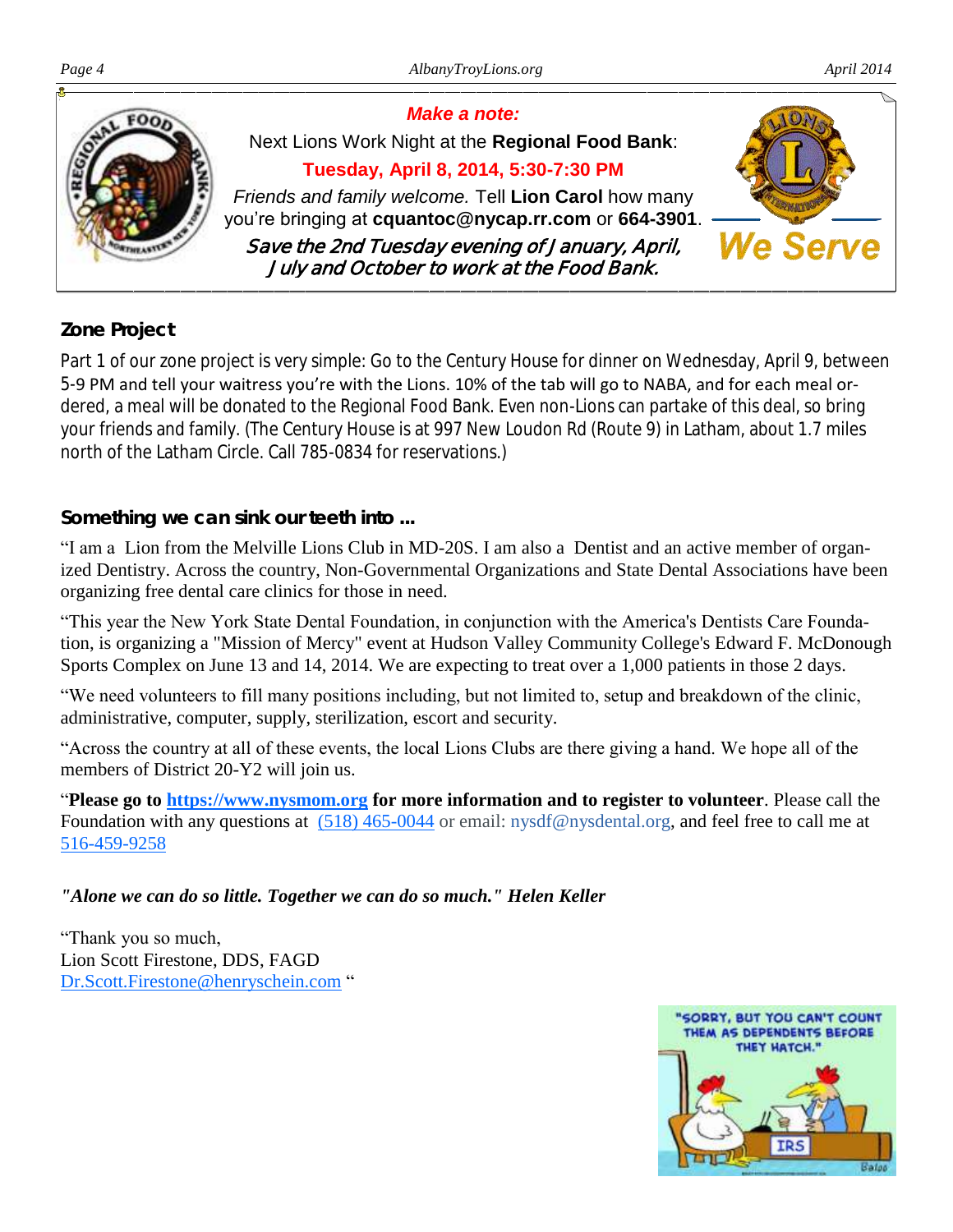#### *Abundant April*

April seems to be a very fecund month for us. More A&T Lions were born in April than in any other month. And more became A&T Lions in April than in any other month. If anyone has an explanation for either of these phenomena, I'd love to hear it.

#### *Happy Birthday!*

Happy **April** birthday to these A&T Lions:

1st - Michelle Baker 1st - PDG Dave Harris 5th - Phil Harris 8th - Terry Page 18th - Sue Shipe 19th - Larry Krug 20th - Kathy Dorn 28th - John Falance



#### *Happy Anniversary!*

Happy Lions Anniversary to these **April** inductees:

Jeff Bennett - 1 year Nick DeMarte - 5 years (+22 yrs with Plattsburgh LC) Vicki Adler - 10 years Mike Farrell - 10 years Barry Berberich - 12 years Maryanne Gordon - 15 years Dr Rob Brass - 16 years Mike O'Brien - 16 years Dr Allen Zieker - 16 years

| April 2014                                           |                                       |                                                          |                                                      |                                                                 |                   |          |  |
|------------------------------------------------------|---------------------------------------|----------------------------------------------------------|------------------------------------------------------|-----------------------------------------------------------------|-------------------|----------|--|
| Sunday                                               | Monday                                | Tuesday                                                  | Wednesday                                            | <b>Thursday</b>                                                 | Friday            | Saturday |  |
| <b>ON</b> <sub>s</sub>                               |                                       | 1                                                        | 2<br>6pm: Meeting<br>at Red Front.<br>See p 3        | 3                                                               | 4                 | 5        |  |
| 6                                                    | 7                                     | 8<br>5:30-7:30pm:<br>Regional<br>Food Bank.<br>See $p$ 4 | 9<br>5-9pm: eat at<br>Century<br>House. See p<br>4   | 10                                                              | 11                | 12       |  |
| 13                                                   | 14<br>Passover begins<br>at sundown   | 15                                                       | 16<br>6pm: Board<br>meeting at<br><b>Rte 7 Diner</b> | 17                                                              | 18<br>Good Friday | 19       |  |
| 20<br>Easter Sunday                                  | 21                                    | 22<br>KidSight. See<br>p <sub>3</sub>                    | 23                                                   | 24<br>9-10:30am:<br><b>NABA</b><br>volunteer<br>b'fast. See p 2 | 25                | 26       |  |
| 27<br><b>Auction</b><br>reservations<br>due. See p 6 | 28<br>KidSight. See<br>p <sub>3</sub> | 29                                                       | 30                                                   |                                                                 |                   |          |  |



For those who care about such things, the Smithsonian has declared April to be Jazz Appreciation Month, and April 30 is International Jazz Day. To find some live jazz locally, visit aplaceforjazz.com/calendar.htm